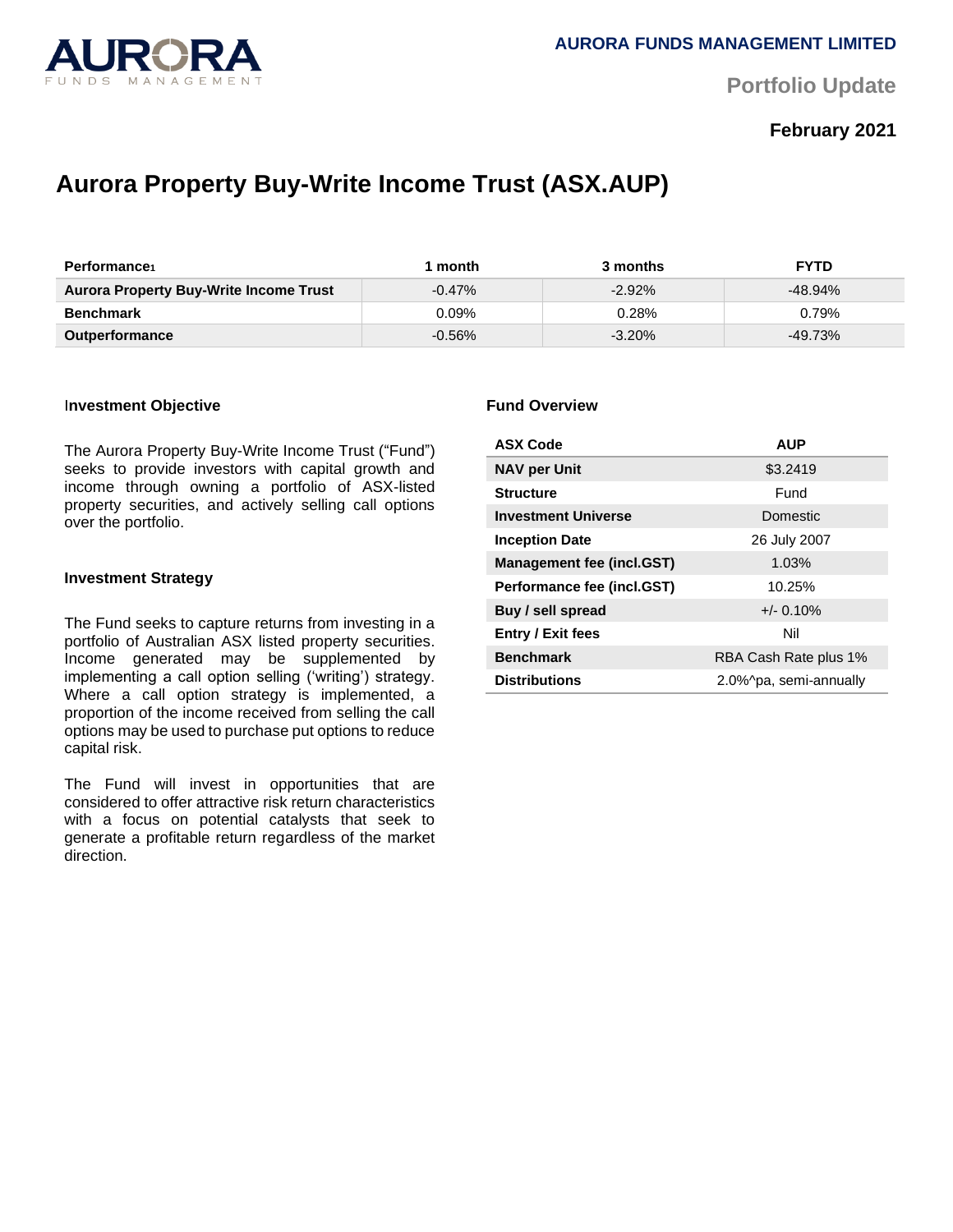

**Portfolio Update** 

**February 2021**

### **Fund Update**

AUP requested a voluntary suspension on April 2<sup>nd</sup> due to reasons outlined below. Aurora is currently working with the ASX to have AUP's suspension lifted a soon as possible.

The Fund provides the following information pursuant to ASX Listing Rule 17.2:

- The request for Voluntary Suspension relates to the effects of the COVID-19 pandemic on AUP, including the Disclaimer of Auditor's Opinion in the Annual Report for RNY Property Trust (ASX: RNY) and the ASX's investigation on that matter;
- As stated in AUP's financial statements for the half year ended 31 December 2019, the Fund owns 67.15% of the units in RNY and has extended subordinated debt to US entities in the RNY group;
- It is expected that the Voluntary Suspension will be ended once the ASX has concluded its investigations, as mentioned above; and
- Aurora is not aware of any reason why the Voluntary Suspension should not be granted.

#### **RNY Property Trust**

Aurora Funds Management Limited (Aurora), in its capacity as the responsible entity of the Aurora Property Buy Write Income Trust, Aurora Fortitude Absolute Return Fund, Aurora Global Income Trust and the Aurora Dividend Income Trust (Fund(s)), provides the following update in relation to the RNY Property Trust (RNY).

RNY has been suspended from trading on the Australian Securities Exchange (ASX) since 1 April 2019, due to delays experienced in finalising its audited financial statements for the year ended 31 December 2018 and half year ended 30 June 2019, followed by the Audit Disclaimer Opinion issued in relation to the year ended 31 December 2019. Aurora understands that RNY is due to release its Audit Reviewed financial statements for the half year ended 30 June 2020. In the event a clear audit review statement is issued, Aurora understands that RNY will then be in a position to apply for recommencement of trading on the ASX.

On 23 September 2019, RNY announced it had completed an independent valuation of its 5 commercial office properties in the New York tri-state area, resulting in a 16% uplift on previous valuations and a material uplift in RNY's Net Tangible Asset (NTA) backing. Given RNY's suspension from trading on the ASX, there was no actively traded market available for Aurora to determine the market value for RNY's securities. As such, the independent valuation obtained by RNY was considered the most appropriate basis on which to determine the carrying value of RNY, with Aurora's direct investments being carried at a small discount to RNY's improved NTA.

On 29 June 2020, Keybridge Capital Limited (Keybridge) announced its intention to make an off-market all scrip takeover bid for RNY at an implied offer price of \$0.011 per RNY unit1 (Keybridge Offer), with its Bidder's Statement being dispatched on 28 August 2020. On 28 September 2020, Keybridge issued a substantial holder notice stating it had acquired a relevant interest of 1.01% in RNY (from parties other than Aurora) through acceptances into the Keybridge Offer. Aurora has also elected to accept a portion of its Funds holdings into the Keybridge Offer. Consistent with its previous "truth in takeovers" statement, Aurora has limited its acceptances into the Keybridge Offer at 41,450,000 RNY units.

As a consequence of the acceptances into the Keybridge Offer, the implied offer price of \$0.011 per RNY unit is now the most readily observable price for RNY securities. As such, this has resulted in the carrying value of Aurora's direct investments in RNY being reduced from \$0.044 to \$0.011 per RNY unit, across its various Funds.

Following the recommencement of trading in RNY securities on the ASX, Aurora will continue to adjust its direct investment in RNY to reflect the last traded market price.